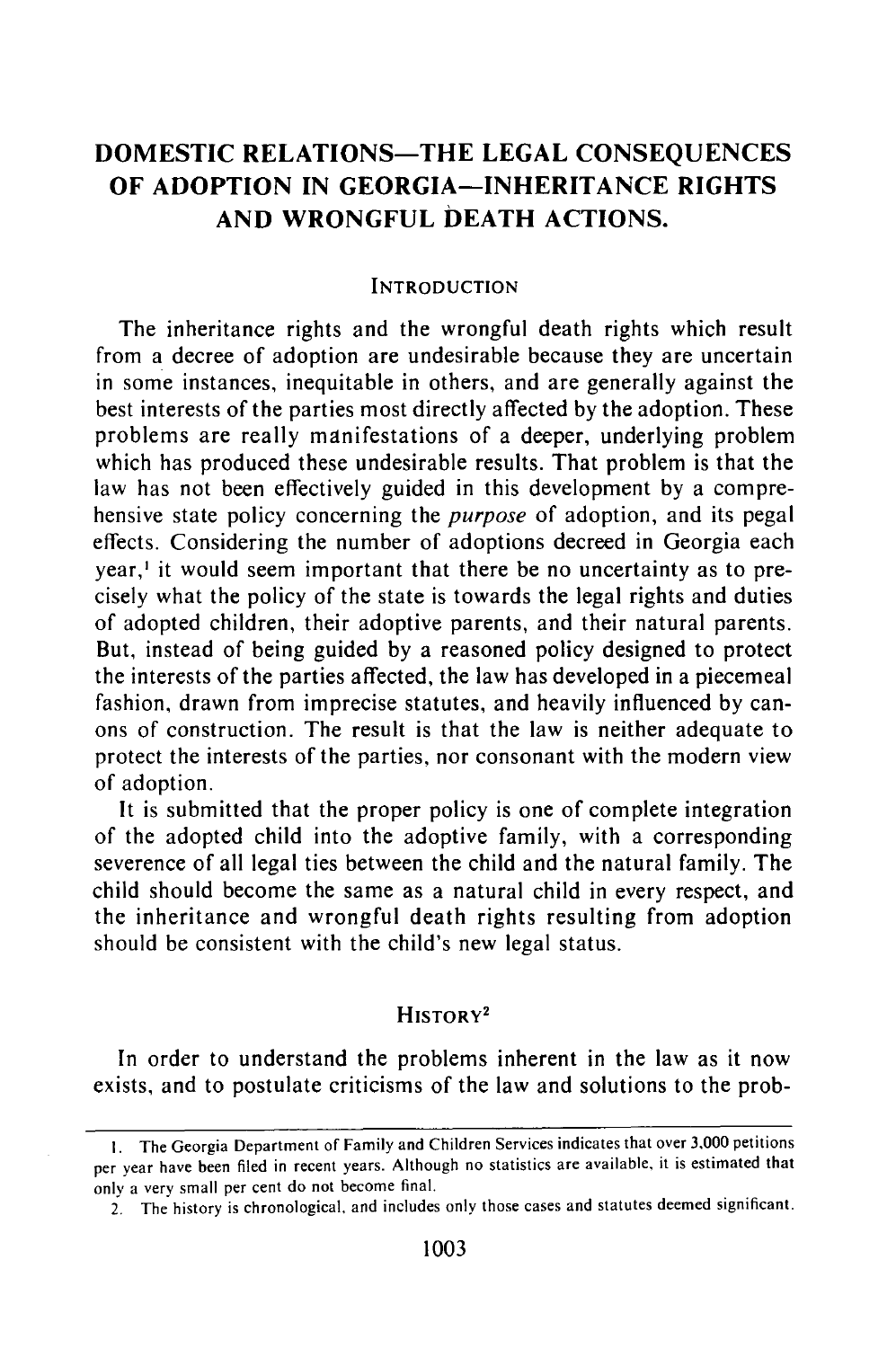lems, it is necessary to understand what the law is and how it has developed.

Prior to 1941 the Georgia Code provided that an adoption decree made the adopting parent and the adopted child the same as a "parent and child," but with certain reservations.<sup>3</sup> This statute was construed in *Alexander v. Lamar<sup>4</sup>* to accomplish a substitution of the adopting parents in the place of the natural parents, with the result that the natural mother could no longer inherit from the adopted child. The basis for the decision was that the inheritance statutes contemplated that a person have only one mother and father and that the adoption statute placed the adopting parents in that relationship.<sup>5</sup>

**A** substantial revision of the adoption statutes in 1941 specifically stated that the natural parents of an adopted child were divested of all legal rights or obligations towards the child.<sup>6</sup> This appeared to buttress the theory set forth in *Lamar* of substitution of the adoptive parental relationship in place of the natural one. However, the statute contained certain provisions which were out of harmony with the notion of *total* substitution **.'**

The question of how complete the substitution was arose in *Macon, Dublin & Savannah Railroad v. Porter.8* The court held that an adopted child could maintain a wrongful death action for the homicide of his natural father, notwithstanding his adoption. The court did not consider the adoption laws or *Lamar* to be controlling in any way of the right of a "child" to bring an action under the wrongful death statutes<sup>9</sup> for the

*See* Alexander v. Lamar, **188** Ga. **273, 277, 3 S.E.2d 656, 658 (1939)** for a history of this code section.

**5.** *Id.* at **277, 3 S.E.2d** at **658.**

**6.** Ga. Laws, 1941, **p. 300.** "[Tlhe parents of the child shall be divested of all legal rights or obligations from them to the child or from the child to them; and the child shall be free from all obligation of any sort whatsoever to the said natural parents." *Id.* at **305-06.**

**7.** The statute provided that the adopting parents could never inherit from the child. This was a slight expansion of a provision of the prior statute (see note **3,** supra) which prohibited the adopting father from inheriting from the child. Furthermore, the 1941 act continued the provision that the adopted child stood towards all persons other than the natural and adopting parents "as if no such act of adoption had been taken." Ga. Laws, 1941, **pp. 305-06.** See Dye v. Ghann, **<sup>216</sup>** Ga. 743, **119 S.E.2d 700 (1961)** for a construction of this statute which indicates its limited effect.

**8. 195** Ga. 40, 22 **S.E.2d 818** (1942).

**9. GA. CODE § 105-1302 (1933).** The Code has not been substantially amended since 1942 with respect to a child's right to sue for the wrongful death of its father. See **GA. CODE ANN. § 105- 1302** (Rev. **1968).**

**<sup>3.</sup> GA. CODE §** 74-404 **(1933)** provided:

Thenceforward the relation between such person and the adopted child shall be, as to their legal rights and liabilities, the relation of parent and child, except that the adopting father shall never inherit from the child. To all other persons the adopted child shall stand as if no such act of adoption had been taken.

<sup>4.</sup> **188** Ga. **273, 3 S.E.2d 656 (1939).**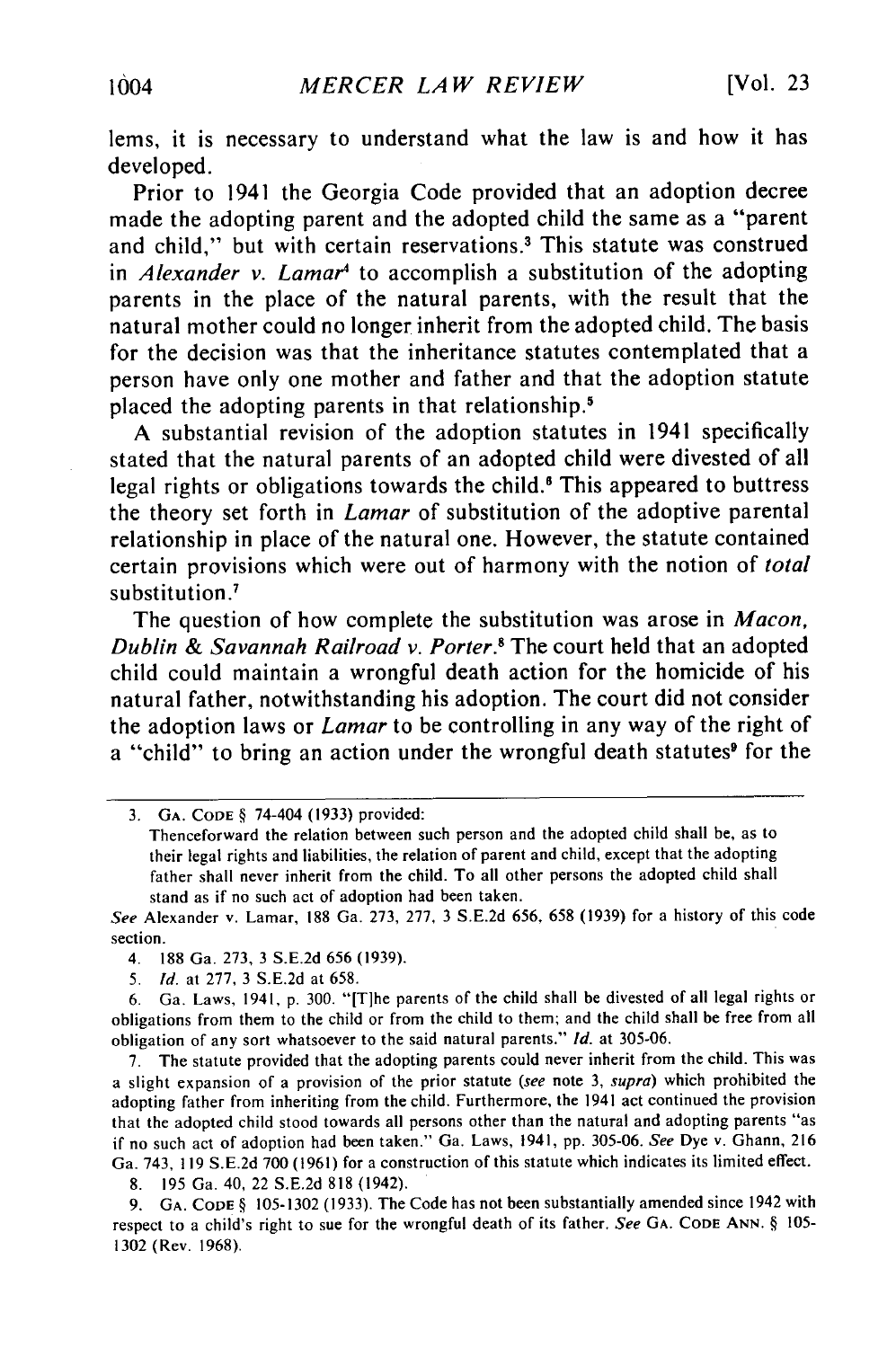death of his natural father.<sup>10</sup> It was further explained that adoption laws should be construed in favor of the child so as not to deprive him of "any right that [he] may have under other laws" unless there were an unavoidable inference of such intent.<sup>11</sup> Thus, the court was willing to sever the natural parent from the child in *Lamar,* but unwilling to sever the child from the natural parent in *Porter.* Although the analogy seems compelling, the court refused to reason that the wrongful death statutes contemplate that a person have only one mother and father, and that the adoption statute places the adopting parents in this relationship, as it had reasoned in *Lamar* when considering inheritance rights.<sup>12</sup> The decision accorded limited effect to the adoption statutes and retained in the adopted child the wrongful death rights that he had prior to adoption.

Two Justices concurred specially, however, and stated that, in their opinion, the case was limited by its facts.<sup>13</sup> The adoption occurred under statutes no longer in force at the time of the decision,<sup>14</sup> and the child had been adopted by his aunt *only.* The concurring justices reasoned therefore that the parental relationship between the child and his natural father had never been terminated. They departed fundamentally from the opinion of the majority by saying that had the child's uncle also participated in the adoption,'5 the adoption laws would have caused a termination of the natural parental relationship so that there would have been no parental relationship in existence upon which the child could have founded a wrongful death action for his natural father's homicide.<sup>16</sup>

In 1949, a very significant amendment removed a major impediment to the child's integration into the adoptive family. A section providing that the child stood towards all persons other than the two sets of

<sup>10.</sup> The adoption statutes and decisions construing them in reference to inheritance are not controlling. This action was brought under the statute which confers upon a "child" the right to sue for the tortious homicide of its father **....** [Tihe claimed right of recovery is a matter which is in no wise dealt with in the adoption statutes. 195 Ga. at 43, 22 S.E.2d at 820.

II. 195 Ga. at 42, 22 S.E.2d at 820.

<sup>12.</sup> In applying the rule of strict construction and holding that the adoption statutes did not expressly divest the child of any of his rights, the court apparently believed that it was protecting and benefiting the child.

<sup>13. 195</sup> Ga. at **43,** 22 S.E.2d at 820. Chief Justice Reid and Justice Jenkins concurred specially.

<sup>14.</sup> PARK'S **ANN. CODE** § 3016 (1914).

**<sup>15.</sup>** Modern adoption statutes require that both the husband and the wife join in the adoption. See **GA. CODE ANN.** § 74-402 (Rev. 1964).

<sup>16.</sup> The concurring Justices thought that the case would be controlled by Lamar had the child's uncle also participated in the adoption. They viewed adoption as an "absolute substitution" of parental relationships with all legal rights and liabilities being transferred to the adoptive relationship. 195 Ga. at 44, 22 S.E.2d at 821.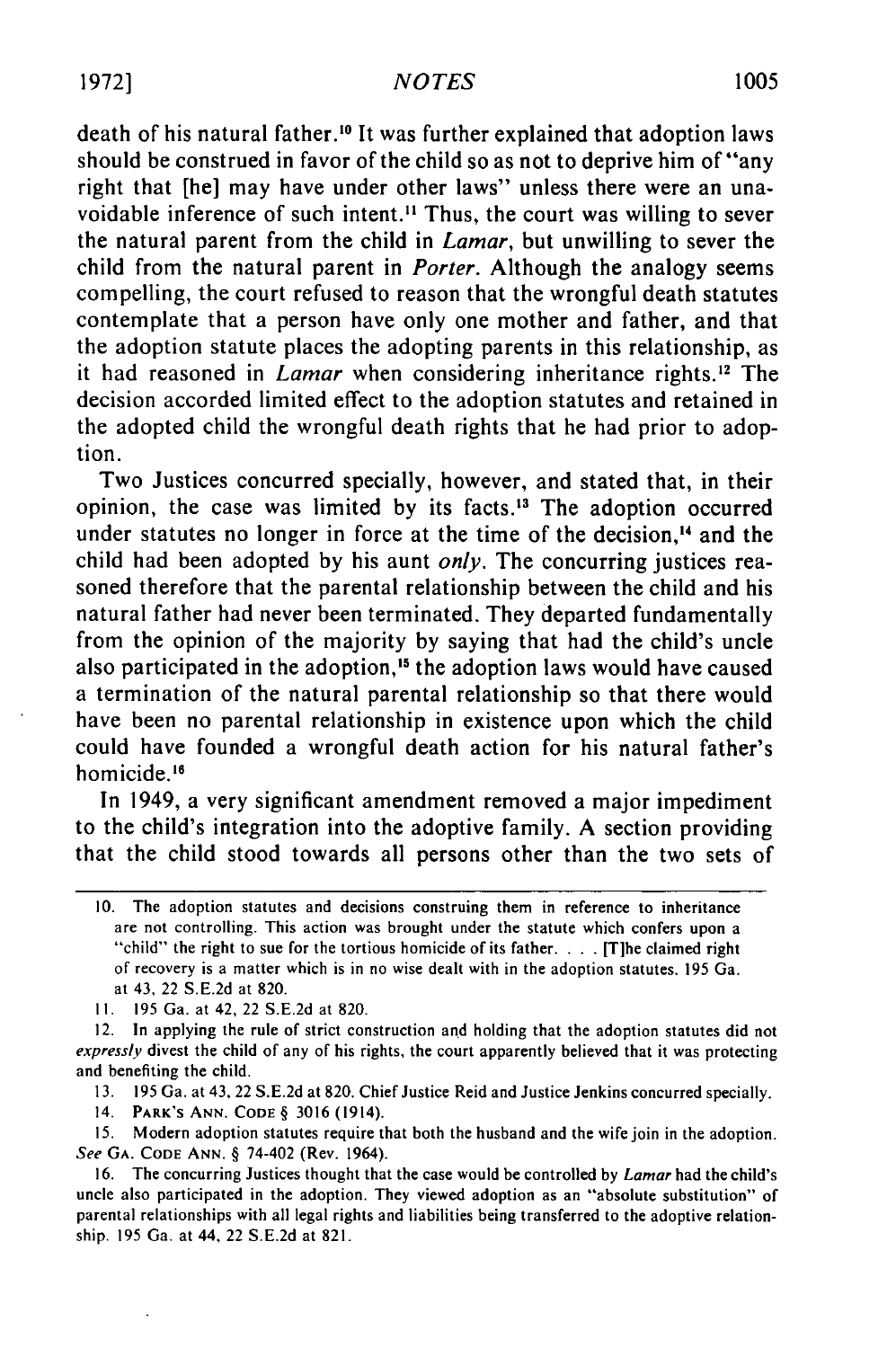parents "as if no such act of adoption had been taken" was struck from the law, $i$  and a provision was added which declared the child to be "in all respects as if it were a child of natural bodily issue of **. . .** [the adopting parents]" and capable of enjoying "every right and privilege of a natural child" of such adopting parents.'

The amendment of 1949 could certainly have been construed as setting forth a policy of complete substitution of the child into a new family with a corresponding destruction of the old family relationship for legal purposes. However, in *Sears v. Minchew*,<sup>19</sup> the court declined to so construe the statute. There the court held that an adopted child could nevertheless inherit from his natural father on the theory that, while the natural parents were indeed divested of their rights, the statute did not purport to divest the child of any rights whatsoever.<sup>20</sup> Despite the declaration of the statute (as amended in 1949) that the child was to be considered *in* all respects as if it were a natural child of the adopting parents, the court would not hold that the old parental relationship had been terminated and a new one begun.

This amendment clarified the rights of the child adopted, but it certainly did not intend to take from that child any rights it already had. **. . .** The argument is also made that the result is that the adopted child would have two sets of parents. Certainly a child would have under this law, natural parents **. . .** and adopted parents **. . .** but the law can not abrogate the actual birth and blood relationship between [the child and the natural parents].<sup>21</sup>

The reasoning of the court is perhaps open to criticism. If the parents have been divested of "all legal rights or obligations from them to the child or from the child to them" it necessarily follows that the child has been divested of certain rights also. It seems clear that the parents are relieved of the duty to support the child. If this is true, it follows that the child has been divested of the right to be supported, even though no express reference was made to him. Removal of obligations from a parent seems to imply a necessary divestment of rights from the child to whom the obligations were owed.

21. 212 Ga. at 420, 93 S.E.2d at 748.

<sup>17.</sup> Ga. Laws, 1949, pp. 1157-58.

<sup>18.</sup> *Id.*

**<sup>19.</sup>** 212 Ga. 417, 93 S.E.2d 746 (1956).

<sup>20.</sup> The language . . . which must be studied for an answer to the other question as to whether an adopted child is divested of his right to inherit from its natural parents, is: "the parents of the child shall be divested of all legal rights or obligations from them to the child or from the child to them **.... "** The language is plain and unambiguous whether or not it expresses the legislative intent at the time this legislation was passed. The subject of the sentence is the word "parents," and it refers to the divesting of their legal rights or obligations to the child or from the child. It does not refer to the rights of the child to divest it of anything whatsoever, and . . . such would be necessary to take from the child any rights of inheritance under the laws of descent and distribution. *Id.* at 419, 93 S.E.2d at 748.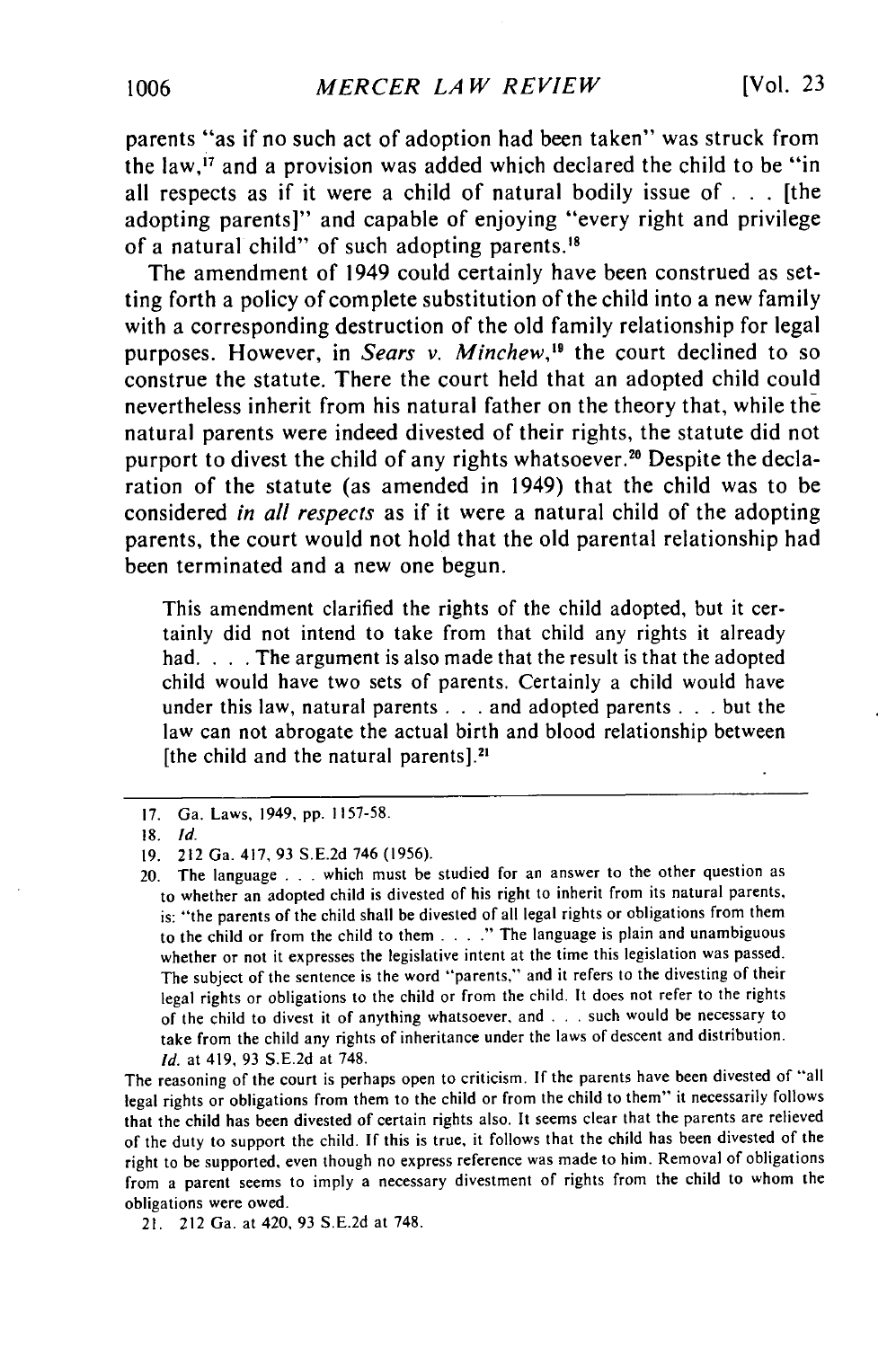# **1007 19721** *NOTES*

In 1950, another statutory impediment to the child's integration into the new family was relaxed. A strict prohibition against inheritance from the child by the adopting parents was replaced by a provision allowing the adopting parents to inherit anything the child acquired subsequent to adoption, except that which he acquired or inherited from blood relatives.<sup>22</sup>

In 1971, the legislature made it clear that adopted children may inherit any estate inheritable by a natural child of the adopting parents, thus allowing adopted children to inherit not only from their adoptive parents, but also through them.<sup>23</sup>

Most of the amendments and cases mentioned above have dealt with inheritance. The rights of an adopted child under the wrongful death statutes have not been considered since the *Porter* case, which was decided prior to the 1949 amendment giving an adopted chipd "every right and privilege" of a natural child of the adopting parents. Dicta in certain cases indicate that some justices have believed that an adopted child may sue for the wrongful death of an adoptive parent, $24$  and two authorities on Georgia law apparently share this opinion,<sup>25</sup> but no case so holds.<sup>26</sup> It should be remembered that the court has held that an adopted child may sue for the death of a natural parent.<sup>27</sup> Furthermore, the court has clearly expressed the opinion that the adoption statutes do not divest the child of "anything whatsoever," nor can they abrogate the "birth and blood" relationships which exist.<sup>28</sup> Therefore, should this question arise under the present statutes, the court would have to either allow a potential double recovery, or ignore the plain language of the statute and deny the right to sue for the death of an adoptive parent, or admit that the adoption statutes do indeed divest the. child of certain

23. Ga. Laws, 1971, p. 403.

- 26. Limbaugh v. Woodall, 121 Ga. App. 638, 641, **175** S.E.2d **135, 138** (1970).
- **27.** Macon, **D.** & S. R.R. v. Porter, 195 Ga. 40,22 S.E.2d 818 (1942).
- 28. Sears v. Minchew, 212 Ga. 417, 93 S.E.2d 746 (1956).

<sup>22.</sup> Ga. Laws, 1957, p. 340. This amendment liberalized the rights of the adopting parents to inherit from the adopted child, and impliedly approved the court's holding in Sears, since it recognizes that a child may still inherit from blood relatives after adoption. Nevertheless, the amendment seems at odds with the declaration of the same statute that the adopted child shall be considered *"in* all *respects* as if it were a child of natural bodily issue of petitioner or petitioner's," since a parent could clearly inherit from such a natural child. (Emphasis added).

<sup>24.</sup> *See* Horton v. Brown, 117 Ga. App. 47, 53, 159 S.E.2d 489, 493 (1967); New Amsterdam Cas. Co. v. Freeland, 101 Ga. App. 754, 756, 115 S.E.2d 443, 447 (1960); Limbaugh v. Woodall, 121 Ga. App. 638, 644, 175 S.E.2d 135, **139** (1970).

<sup>25.</sup> See R. STUBBS, **GEORGIA** LAW OF **CHILDREN** § **32** at **80** (1969); I E. G. L., Adoption *of* Persons *§* 30 (1960).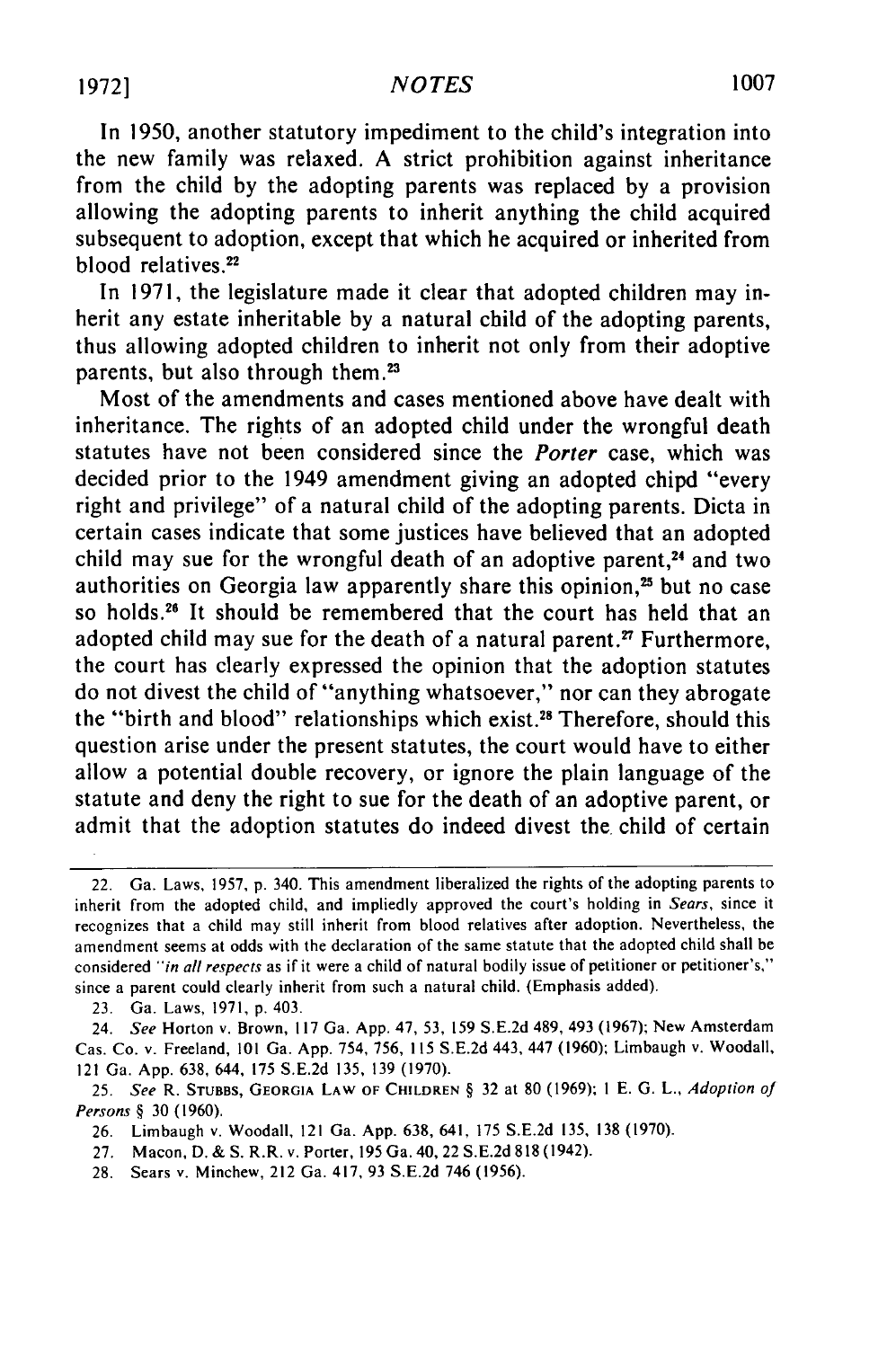rights and deny recovery for the death of a natural parent.<sup>29</sup>

In summary, an adopted child may not only inherit from his adoptive parents,<sup>30</sup> but he may also inherit any estate which a natural child of their bodies could inherit.<sup>31</sup> The child's adoptive parents and their natural or adopted children may inherit from the child that which he acquires subsequent to adoption, except that which he acquires or inherits from blood relatives.<sup>32</sup> The natural parent may not inherit from the adopted child,<sup>33</sup> but the adopted child may still inherit from the natural parent.<sup>34</sup> Whether an adopted child may bring an action for the wrongful death of an adoptive parent has never been decided in Georgia,35 but it has been held that an adopted child may sue for the death of a natural parent.<sup>36</sup> The practical effect of the law is to allow an adopted child to inherit from *two* sets of parents; and, when the broad language of *Sears* and *Porter* is coupled with the present adoption statutes, the logical conclusion is that the adopted child may sue for the wrongful death of *two* sets of parents.

#### EVALUATION

The basic problem revealed by the history above is that the law regarding the legal consequences of adoption appears to have developed without the influence of a policy which establishes the ends to be accomplished by adoption, and which would give unity and coherence to the resulting legal rights and duties of the parties. There appears to have been no consideration of whether the adopted child *ought* to have duplicitous rights, or whether there *should* be legal ties between the child and his natural family. The question must be asked, at some point, whether this situation is conducive to, or destructive of, the desired ends, and this means obviously that the desired ends must be defined. Unless this is

- 34. Sears v. Minchew, 212 Ga. 417, 93 S.E.2d 746 (1956).
- 35. Limbaugh v. Woodall, 121 Ga. App. 638, 641, 175 S.E.2d 135, 138 (1970).
- 36. Macon, D. **&** S. R.R. v. Porter, 195 Ga. 40, 22 S.E.2d 818 (1942).

<sup>29.</sup> New Amsterdam Cas. Co. v. Freeland, 216 Ga. 491, 117 S.E.2d 538 (1960) suggests that the supreme court might be adverse to double recovery. However, that case arose under title 114 of the Georgia Code, which is the Workman's Compensation title, and required dependency as a prerequisite to recovery, and therefore would not be decisive of any case brought under section 105-1302 of the Code, which is the applicable wrongful death statute. Substantially the same court that decided *Freeland* did not hesitate to allow double inheritance rights for adopted children in *Sears.*

<sup>30.</sup> **GA. CODE ANN.** § 74-414 (Supp. 1971).

**<sup>31.</sup>** *Id.*

<sup>32.</sup> *Id.*

<sup>33.</sup> Alexander v. Lamar, 188 Ga. 273, 3 S.E.2d 656 (1939).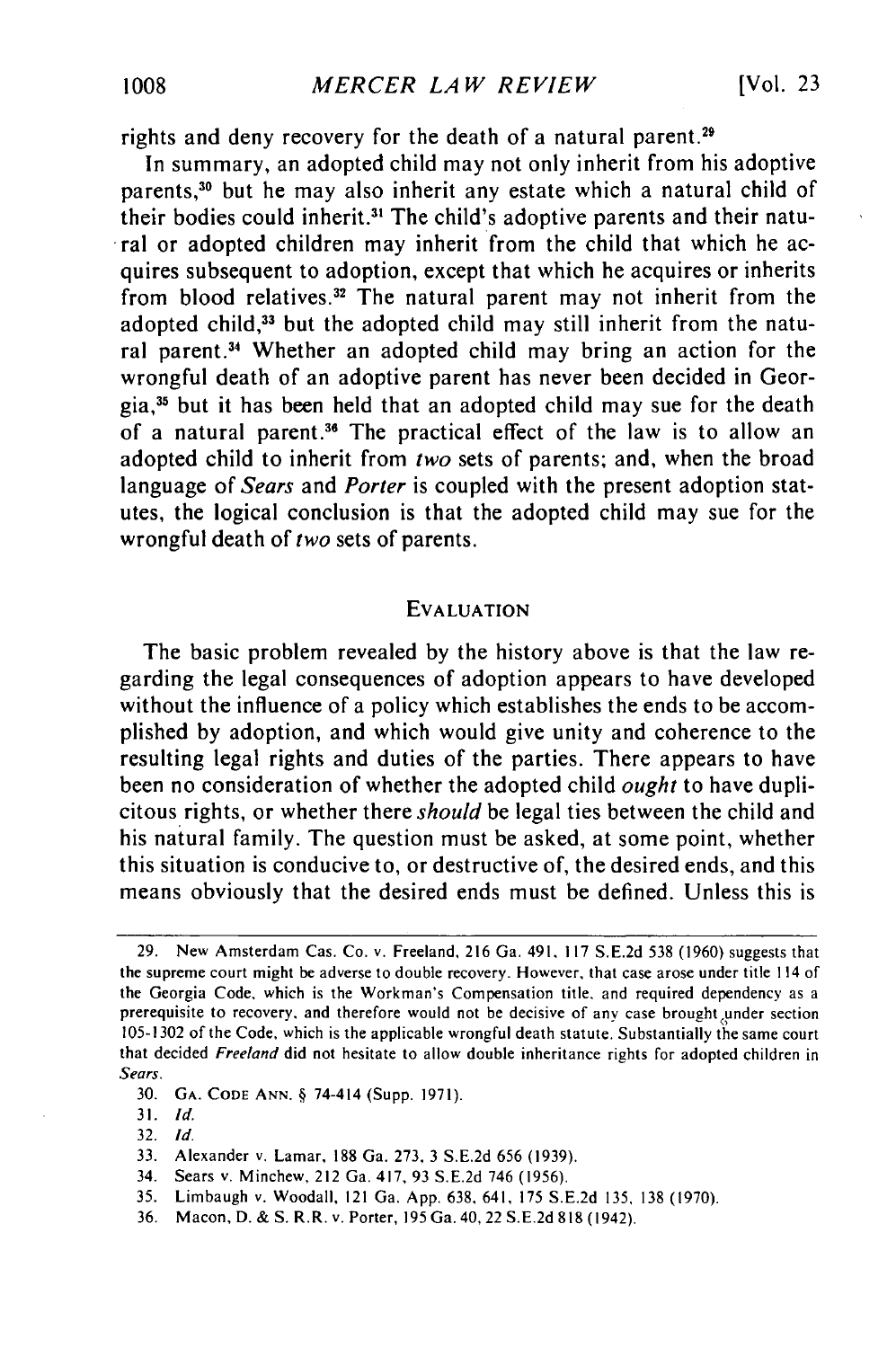done the law will continue to develop inconsistently as the legislature and the court "patch up" the holes in the law and implement various erratic and incongruous notions of what the law is, or should be. Given the court's refusal to infer any policy from the existing statutes, the burden of *clearly* establishing such a policy rests with the General Assembly.

# *Factors Influencing the Development of the Law*

One writer, describing the law of Georgia, said that "much confusion" exists as to the legal status of the child and his foster and natural parents after adoption.<sup>37</sup> There are several identifiable factors which have influenced (or impaired) the development of this area of the law.

The same writer attributed much of the confusion to the failure of the legislature to clearly define the status of an adopted child.<sup>38</sup> Professor Stubbs says that the adopted child in Georgia has no claim on his natural parents "except insofar as the adoption statutes may have *omitted* some such in the alteration of his status."<sup>39</sup> Certainly the General Assembly has contributed to the confusion by failing to adequately articulate the adoption laws so that the resulting relationships are clear. This failure, however, has not been peculiar to the Georgia legislature. One writer has offered the following explanation:

Since the early English common law had developed in contemplation of a family status based on blood ties, the legislatures were reluctant to recognize the consequences effected by adoption .**. .** .Legislatures, steeped in the tradition of the common law, were, for the first time, establishing a statutory parent-child relationship. Confusion... resulted."

In behalf of the General Assembly, however, it should be said that it has consistently expanded the rights of the adopted child since 1941, and has apparently been trying to facilitate the integration of the child into its new family.

The court has been very reluctant to accept the consequences of adoption. Given a choice, the court has consistently seized upon the omissions of the statutes in formulating its decisions, rather than attempting to infer any policy from them." However, this has been the tendency

**<sup>37.</sup>** 24 **GA. B.J. 139 (1961).**

**<sup>38.</sup> Id. at 141.**

**<sup>39.</sup>** R. **STUBBS, GEORGIA LAW OF** CHILDREN § **32** at **78 (1969)** (Emphasis added).

<sup>40. 20</sup> **N.Y.U. INTRA.** L. **REV.** 142 (1964).

<sup>41.</sup> See note 20, supra, for an illustration of this tendency.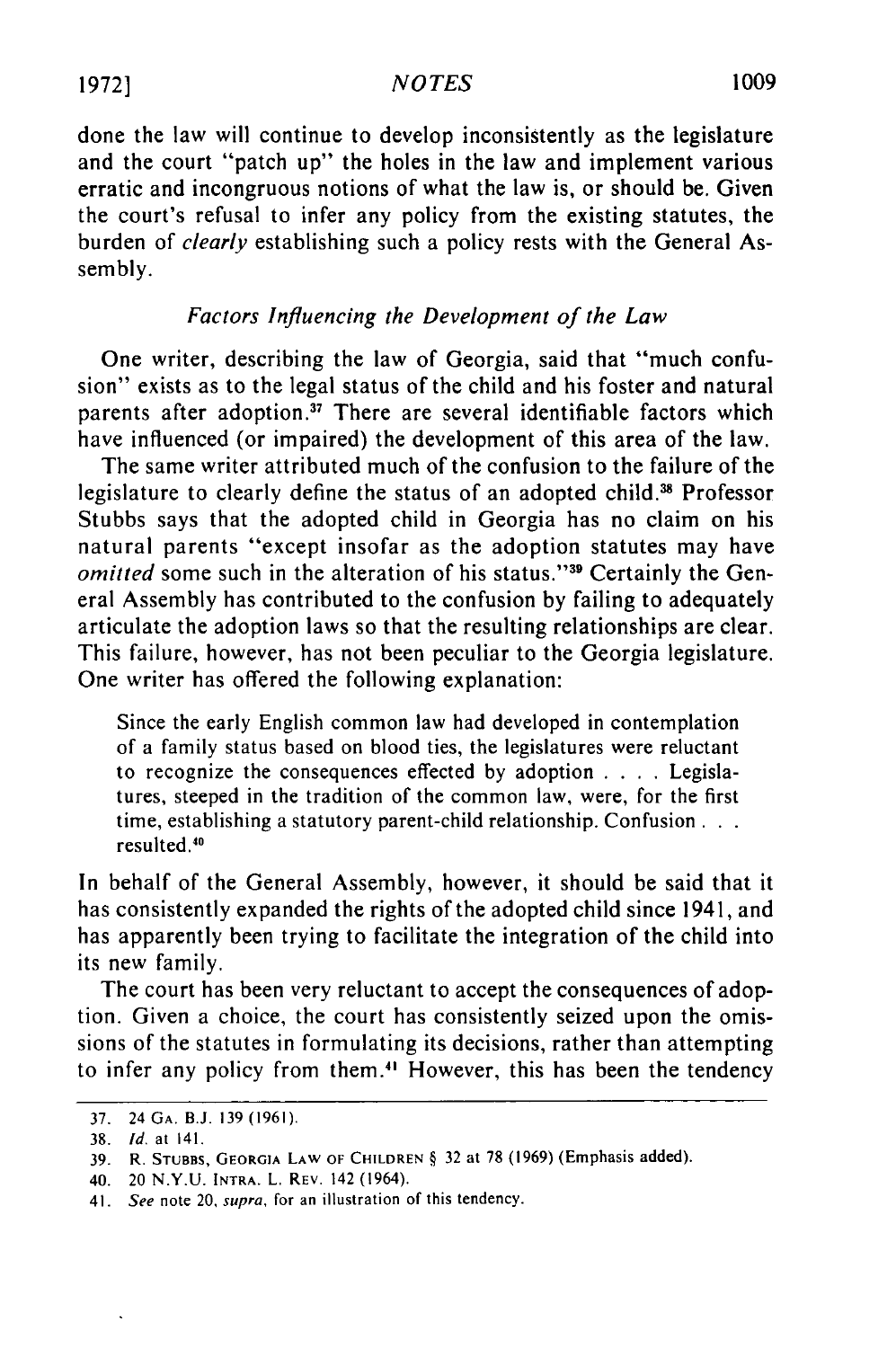among most courts which have considered such problems. The reasoning has been that only a statute can take away an inheritance right since such rights are conferred by statutes, and further, any such statute must *expressly* take away that right. It is also often stated that adoption statutes, being unknown at common law,<sup>42</sup> are subject to the rule of strict construction.<sup>43</sup>

Another factor which has influenced both courts and legislatures is the desire to protect the adopted child, who, in most cases, is not capable of protecting himself. It is probably true that, because adoption is intended to promote the welfare of children, legislatures and courts have focused upon the interests of the child, and have not given sufficient consideration to the resulting legal relationships between the child and its natural and adoptive parents.<sup>44</sup>

It is evident then that various factors have shaped the law. There has been little co-ordination between the Georgia General Assembly and the judiciary, and the result has been sporadic development with undesirable and insufficiently considered effects. What is needed is a co-ordinated effort to implement a single, logical, and just policy which is conducive to adoptions, and which adequately protects the parties, particularly the child. Surely the court and the legislature have had these objectives in mind. Their failure to develop such a policy appears to stem from a misconception of the essential nature of adoption. It is a statutory parent-child relationship, and references to birth and blood relationships which the law "cannot abrogate" are regressive. It is essential to recognize that adoption laws can and do abrogate birth and blood relationships for all *legal* purposes.

Adoption is the process by which a child's rights and obligations with respect to his natural parents are terminated and similar rights and obligations with respect to his adoptive parents are created."

The object of adoption laws is to create a new relationship of parent and child-a new family-where none existed before, and to give it all the

<sup>42. 4</sup> **VERNIER, AMERICAN** FAMILY LAWS § 254 at 279 (1936).

<sup>43.</sup> Annot., **37** A.L.R.2d **333** (1954) summarizes the cases dealing with the problem of inheritance **by** an adopted child from its natural parents. Decisions similar to *Sears* have generally resulted.

<sup>44. 20</sup> N.Y.U. INTRA. L. REV. 142 (1964).

<sup>45.</sup> Sears *v.* Minchew, 212 Ga. 417, 93 S.E.2d 746 (1956).

<sup>46.</sup> H. CLARK, LAW **OF** DOMESTIC **RELATIONS** § 18.9 at 658 (1968). Professor Clark further states that "although this is the ideal and the general purpose of adoption, there still remain surprisingly large gaps between the ideal and the fact. The adopted child is still not legally integrated into his new family for all purposes." *Id.*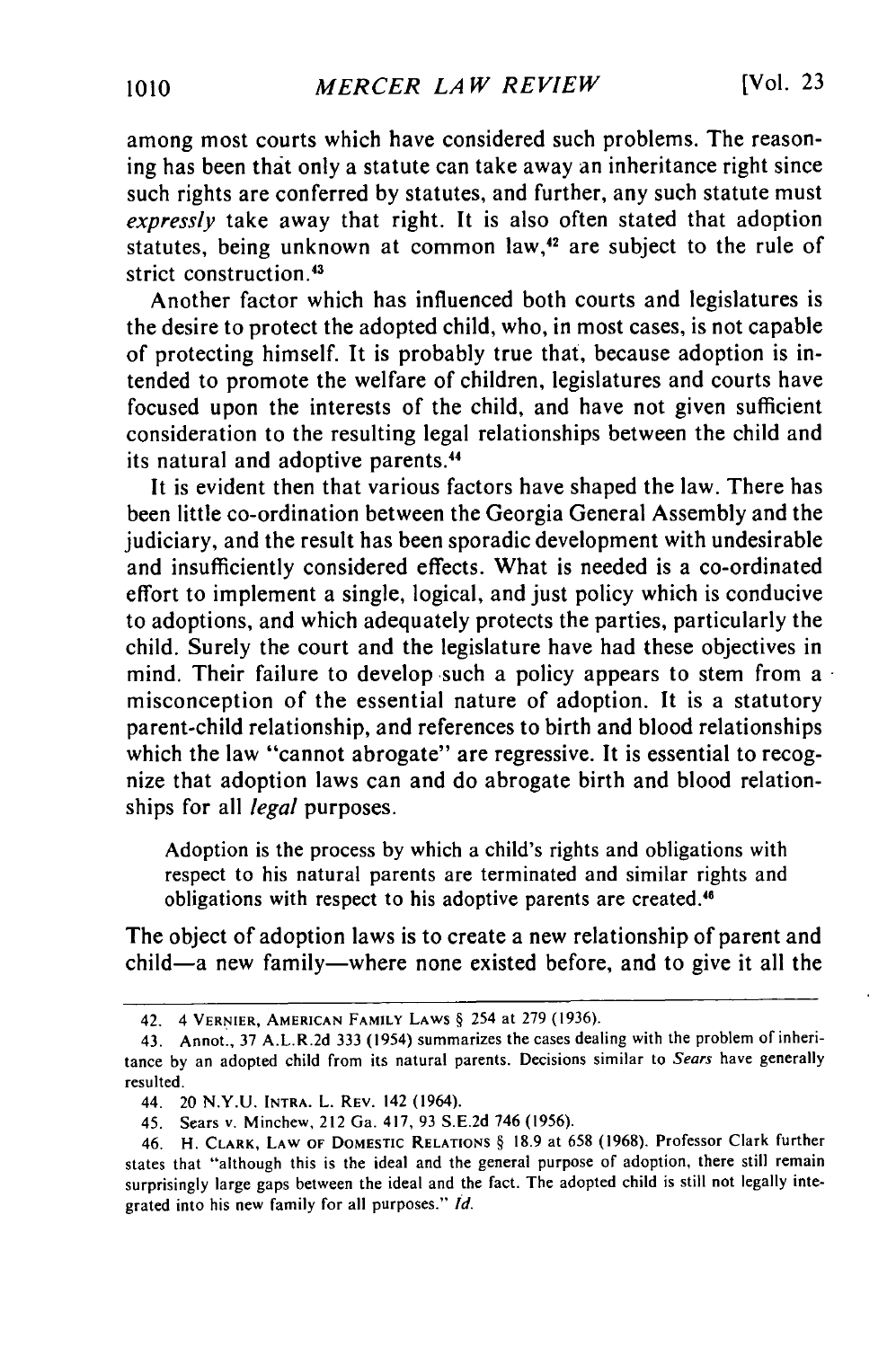**1972**] **1972 101** 

legal characteristics of a natural family.<sup>47</sup> This is the assumption upon which the state's adoption policy should be based.

# *Legal Ties to the Natural Family*

It has been shown that the adopted child seems to enjoy "double" inheritance and wrongful death rights. Admittedly, a factor in reaching this result has been the desire to realize the benevolent purposes of adoption by construing the statutes in favor of adopted children in an effort to protect and benefit them. Clearly, however, this result is inconsistent with the fundamental purpose of adoption set forth above, since that definition contemplates the creation of a new relationship and the legal destruction of the old one, rather than a compounding of relationships and rights, which is the case in Georgia today. However, it is possible to criticize the existence of such "double" rights on other grounds than the fundamental one that they are inconsistent with accepted understanding of the purpose of adoption.

While it is admitted that adoption statutes should be construed "liberally" for the protection and benefit of the child, it is questionable whether the law should leave an adopted child in a *better* position than an unadopted child. Surely an adopted child deserves all of the rights and benefits of an unadopted child, but it is not clear why the adopted child should have *more.* The law should give such a child all of the rights which children in a normal parent-child relationship have, but it is difficult to justify the inequity of awarding an adopted child *twice* the inheritance and wrongful death rights enjoyed by children who have not been adopted.

Furthermore, the existence of legal ties between the natural family and the adopted child is neither in the best interests of the adoptive parents, nor the state, nor the child, for such ties increase the possibility of interference with the new family relationship. The law cannot ultimately shield the child from the truth as to his biological parentage; but, considering the responsibilities and obligations undertaken by the adopting parents, and the affection which almost surely develops between these parents and their adopted children, fairness to them would seem to require that the law *minimize* the possibility of interference with the relationship into which they have put so much. The secrecy surrounding adoption reports and records of proceedings indicates a reali-

<sup>47.</sup> Bilmes, The Adoption Committee Report of the Family Law Section, 40 N.Y.S.B.J. 236, 237 (1968): Infausto, Annual Review of Decisions and Statutory Revisions Affecting Adoptions, 3 **FAMILY** L.Q. 123, 134 **(1969).**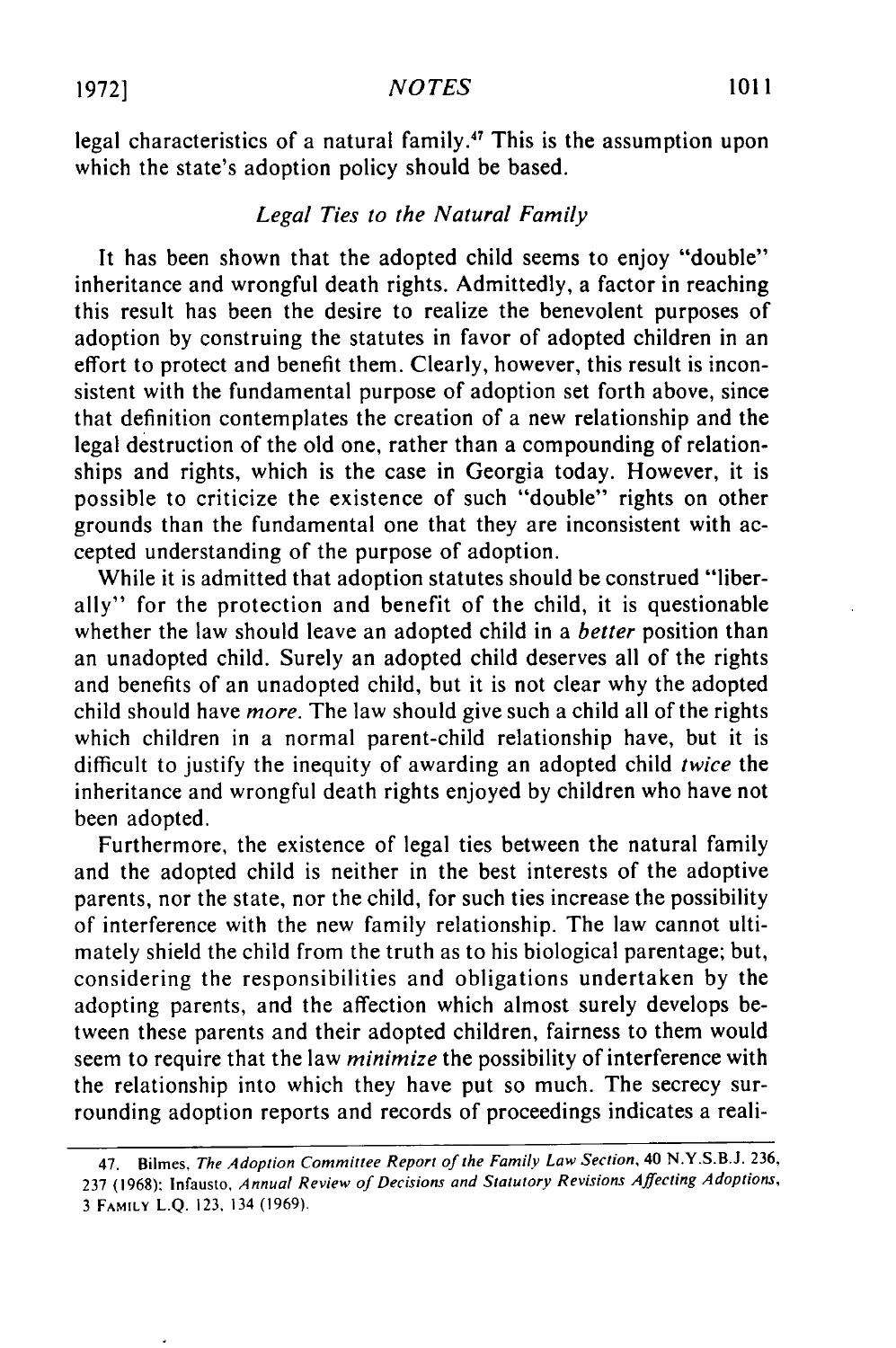zation of the need to protect the new relationship.<sup>48</sup> The law should further protect and strengthen this relationship by removing the remaining legal ties between the child and its natural family.

By so minimizing the potential for interference with the new family, the state would protect its own interest in encouraging adoptions. Parents would feel more secure about entering such a relationship if they knew that the child would be the same as theirs, and that the natural parents or relatives could not later influence the child's life. By completely terminating the natural relationship for all legal purposes the state would make adoptions more attractive to potential parents.

Finally, the best interests of the child are served, not by awarding him duplicitious rights, but by providing him with a stable family and allowing him to become an integral part of that family, just as if he were a natural child.<sup>49</sup> The existence of such legal ties to the natural family is *antagonistic* to a policy of facilitation of the child's integration into a new family unit. Such total integration of the child into the adoptive family necessarily means depriving him of rights, but it also means replacing them with new and manifestly more beneficial rights and duties towards the new family. The court has emphasized "birth and blood relationship[s]," but the relationship of "parent and child" is more than a mere biological fact.<sup>50</sup> The child should have but one set of parents before the law, and they should be the adoptive parents, who have accepted the responsibilities of caring for, providing for, and loving the child.

# *Trends*

### *Generally*

The direction of the law is toward strengthening the new family unit. "[T]he legislatures and the courts  $\ldots$  are not only extending to the

50. New Amsterdam Cas. Co. v. Freeland, **216** Ga. 491, 494, 117 S.E.2d 538, 540 (1960).

<sup>48.</sup> **GA. CODE** ANN. § 74-419 (Rev. 1964). Records of adoption proceedings are sealed and locked and only a party of interest may examine them, and then only by court order, issued only when good cause is shown.

<sup>49.</sup> *See* Binavince, *Adoption and the Law of Descent and Distribution: A Comparative Study and a Proposal for Model Legislation,* 51 CORN. L.Q. 152 (1966), for an extensive treatment of the effects of adoption. The basic argument presented is that all traces of the artificial nature of adoption should be consistently removed with adoption creating for all purposes a "natural and legitimate filiation." Almost every authority cited has expressed the opinion that the purpose of adoption is to create a new parental relationship with the child fully integrated into the new family. *See* nn. 37, 44, 46 & 47, *supra.* Since it is axiomatic that adoption is intended to promote the welfare of children, it follows that these authorities believe that the complete integration of the child into a new family is best for the child.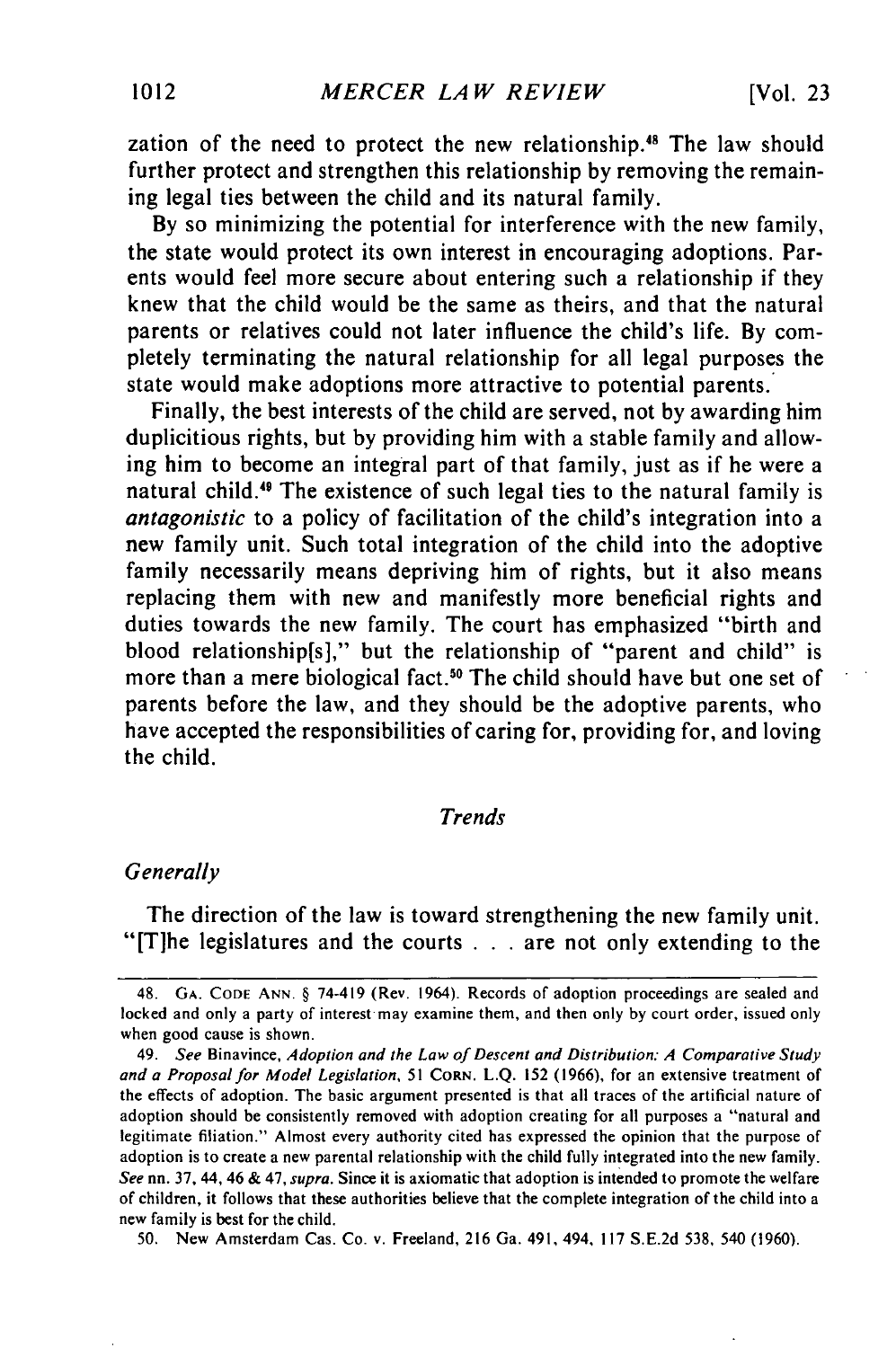adoptive family all of the legal incidents of a natural family, but they are also increasingly divesting the natural family of all legal connections with the child."<sup>51</sup> Professor Clark points out that "the statutes of the various states have been changing rather rapidly in recent years, usually in the direction of adding provisions specifically giving broader effect to the adoption, and eliminating legal ties with the natural family."<sup>52</sup> The courts apparently have begun to recognize the purpose of adoption, which in turn has resulted in abandonment of rules of strict construction in favor of a more liberal construction designed to effectuate that purpose.53

# *Inheritance Rights*

A "growing number of states" have passed statutes which specifically terminate the child's right to inherit from his natural parents.54 The trend is towards modernizing the inheritance laws in order to make them consonant with the new family relationship created by adoption. <sup>55</sup> Georgia has been moving in this direction to some extent by expanding the inheritance rights of the adopted child by statute; but *Sears* places Georgia among the states where the law is not in keeping with the modern concept of adoption.

There is also a statutory inheritance provision which impedes the building of a new family unit. The adopting parents are prohibited from inheriting anything from the child which it acquires from blood relatives. The question arises as to who *can* inherit from the child that which the adopting parents cannot. Presumably the natural relatives have lost their right to inherit from the child in light of *Lamar,* and the adoption statute itself, which specifically divests the natural parents of all rights and duties from or towards the child. Furthermore, the provision that the child stands towards all persons other than the parents as if no adoption had occurred has been specifically stricken. This would seem to divest all natural relatives of their inheritance rights, but the inference of the provision prohibiting inheritance by the adopting parents of anything acquired from blood relatives is that these blood relatives can inherit such property from the child. This seems anomalous, at least; but, more importantly, it is another impediment to the integration and

<sup>51.</sup> Infausto, Annual Review of Decisions and Statutory Revisions Affecting Adoptions, 3 FAMILY L.Q. **123, 135 (1969).**

<sup>52.</sup> H. CLARK, LAW **OF** DOMESTIC **RELATIONS** § 18.9 at 662 (1968).

<sup>53. 20</sup> N.Y.U. INTRA. L. REV. 142, 143 (1964).

<sup>54.</sup> H. CLARK, LAW OF DOMESTIC **RELATIONS** § 18.9 at 661 (1968).

<sup>55.</sup> *Id.* at 658.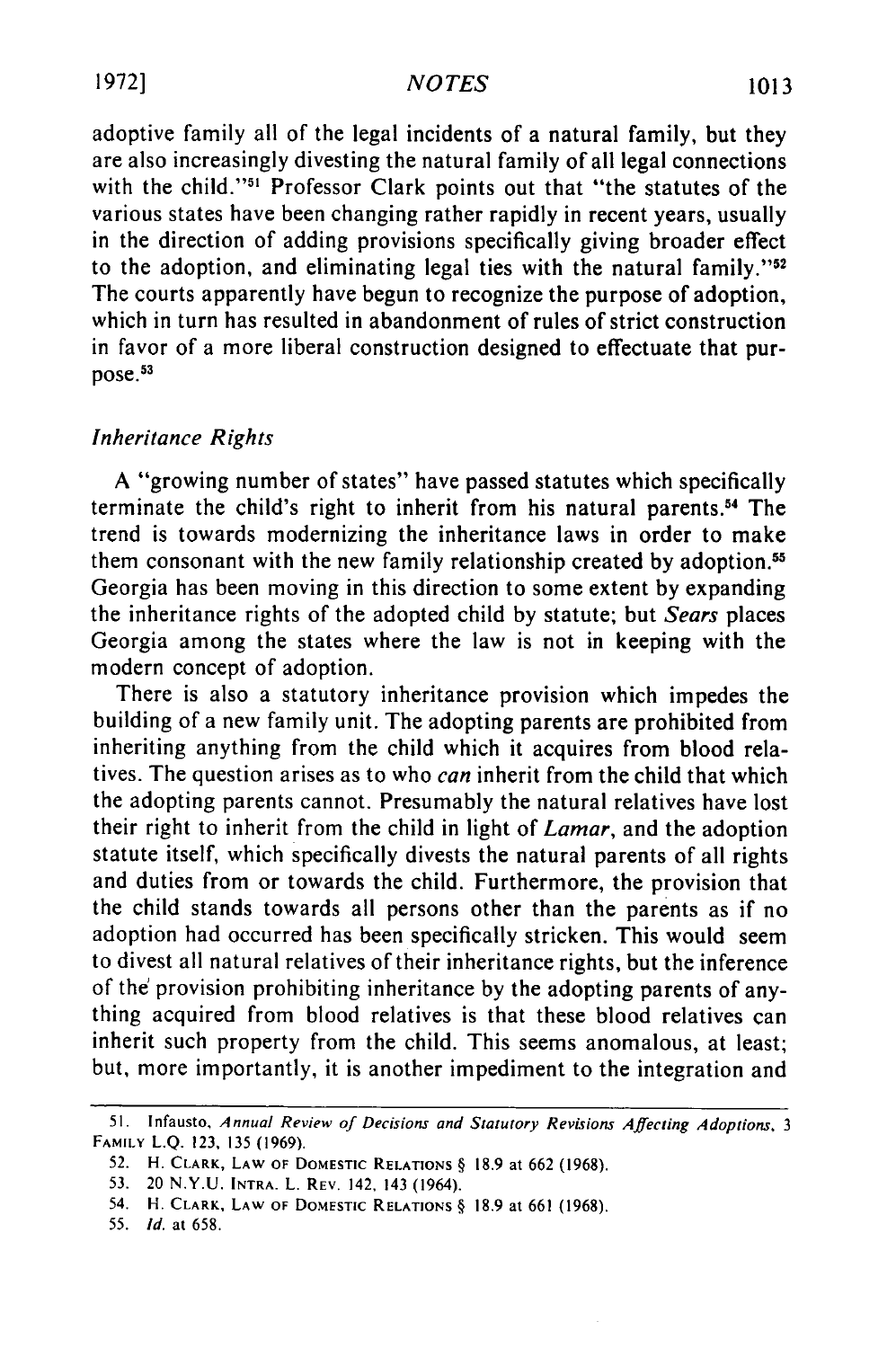stabilization of the child in the adoptive family. Presumably this proviso is to protect the child from exploitation. But considering the nature of modern adoption procedures—investigations, reports, and broad judicial discretion as to the child's best interests-it would seem that the child could be adequately protected from such exploitation.<sup>57</sup> In an earlier day, perhaps such a provision served a purpose,<sup>58</sup> but it has now outlived that purpose. The law should not facilitate the possible disruption of the child's new life by allowing such statutory provisions to exist without good reason.

### *Wrongful Death*

There are few reported cases involving wrongful death actions by adopted children, and the wording of the applicable statutes has perhaps been determinative in most.<sup>59</sup> Five states have allowed or, apparently, will allow, adopted children to bring an action for the wrongful death of an adoptive parent.<sup>60</sup> One state has denied this right.<sup>61</sup>

Until 1970, no case held that adoption cut off a child's right to sue for the tortious homicide of its natural parent. Two states had held that adoption could reduce the recovery, even to nothing; and two states had held that an adopted child could still recover for the homicide of a natural parent.<sup>62</sup> In 1970, an important case involving adoption and wrongful death rights was decided in Florida.<sup>63</sup> The Florida wrongful

59. Annot., 94 A.L.R.2d 1237 (1964).

60. Moon Distrib., Inc. v. White, 245 Ark. 627, 434 S.W.2d 56 (1968); McDavid v. Fiscar, <sup>342</sup>II1. App. 673, 97 N.E.2d 587 (1951); McKeown v. Argetsinger, 202 Minn. 595, 279 N.W. 402 (1938), followed in Martz v. Revier, 284 Minn. 166, 170 N.W.2d 83 (1969); Ransom v. New York, C. & St. L. Ry., 93 Ohio St. 223, 112 N.E. 586 (1915); Omaha Water Co. v. Schamel, 147 F. 502 (8th Cir. 1906). See S. SPEISER, RECOVERY **FOR** WRONGFUL **DEATH** § 10.6 (1966).

**61.** Kruse v. Pavlovich, 6 La. App. **103** (1927).

62. Recovery reduced to nothing: Rust v. Holland, **15 Ill.** App. 2d 369, 146 N.E.2d 82 (1957): Smelser v. Southern Ry., 148 F. Supp. **891** (D.C. Tenn. 1956). Recovery allowed: Bernard v. Dallas Ry. & Terminal Co., **63** F. Supp. 344 (D.C. Tex. 1945); Macon, **D.** & S. R.R. v. Porter, **195** Ga. 40, 22 S.E.2d **818** (1942). See Annot., 67 A.L.R.2d 745 (1959); see also S. **SPEISER, RECOVERY FOR WRONGFUL DEATH** § **10.7** (1966). Differences in statutes and in the interpretation thereof probably account for the different results.

63. Powell v. Gessner, **231** So.2d 50 (Fla. App. 1970), cert. denied, Gessner v. Powell, 238 So.2d **101** (Fla. 1970).

<sup>56.</sup> Ga. Laws, 1957, p. 340.

<sup>57.</sup> See **GA. CODE ANN. §§** 74-401 et seq. (Rev. 1964).

<sup>58.</sup> This provision, enacted in 1957 (Ga. Laws, 1957, p. 340) is really a modification of a provision prohibiting the adopting father from ever inheriting from the adopted child. See 188 Ga. at 276, 3 S.E.2d at 658, for a history of the original provision, indicating that it first appeared in the code of 1863, section 1739. The safeguards that now exist were not enacted, for the most part, until 1941. See Ga. Laws, 1941, p. 303.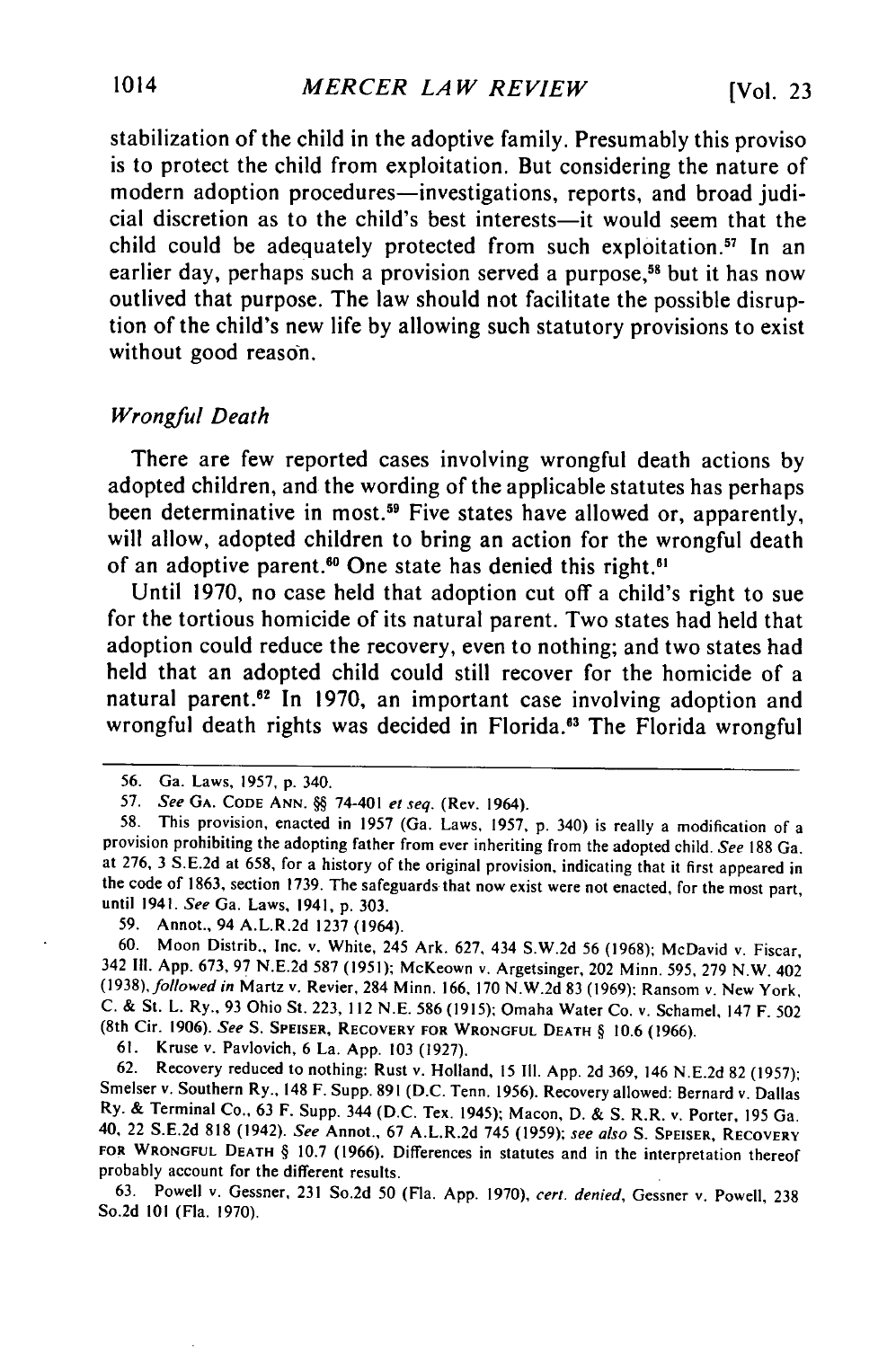death<sup>64</sup> and adoption statutes<sup>65</sup> were substantially the same as Georgia's, except that Florida retained by statute the right of the adopted child to inherit from its natural parents.<sup>66</sup> The court nevertheless viewed adoption as a complete legal and moral severence of the natural parent-child relationship, except as to inheritance. Thus the adopted child could not bring a wrongful death action for its natural parent. The court held that the adoption statute placed the child in exactly the same position as a natural child, and that the logical corollary was that the former relationship between the child and its natural father was removed. The court discounted any legislative intention to allow recovery for the death of natural *and* adoptive parents. The legislature was said to have intended to give the right of recovery for the death of the person with whom there existed, at the time of death, the relationship of parent and child; and, after an adoption, such relationship was found not to exist between an adopted child and its natural parent. The court further reasoned that since wrongful death statutes are basically compensatory, and, since adoption ends all obligations of the parent towards the child, the child sustains no compensible loss. The Florida court, in considering the Georgia case of *Porter*, approved the concurring opinion,<sup>67</sup> but refused to accept the broad line of reasoning of the majority, which was that the adoption statutes do not take away any rights of an adopted child, but instead add to his rights.

The approach of the Florida court is in contradistinction to the approach to such problems taken by the Georgia court, which has emphasized rules of construction, refused to infer any legislative policy from the adoption statutes, and generally rejected the accepted view of adoption.<sup>68</sup>

67. 195 Ga. at 43. 22 S.E.2d at 820.

68. This criticism of the Georgia Supreme Court is intended to disparage neither judicial restraint nor rules of construction. Fairley, *Inheritance Rights Consequence to Adoption,* 29 N.C. L. REV. 227, 244 (1951) points out that legislatures should determine the extent and manner in which rights should be affected by adoption. However, it seems that the court has been more reluctant than necessary to recognize the purpose and effect of adoption. Of course, the effect of adoption is what the legislature says it is, since adoption is an entirely statutory creation; but, it would not do violence to the Georgia statutes to construe them to accomplish a complete substitution of parental relationships with a corresponding transfer of *all* legal rights and duties, except where the statutes indicate otherwise. *See* 4 VERNIER, **AMERICAN** FAMILY LAWS § **261** at 406 (1936). This is the construction given very similar statutes **by** the Florida courts.

<sup>64.</sup> **FLA. STAT. ANN.** § 768.02 (1964).

<sup>65.</sup> **FLA. STAT. ANN.** § 63.151 **(1969).**

<sup>66.</sup> *Id.* Only thirteen states retain this right in the child by statutory provision. *See* H. CLARK, LAW OF DOMESTIC RELATIONS 661 n.24 (1968). See also Binavince, Adoption and the Law of *Descent and* Distribution: A Comparative Study and a Proposal *for* Model Legislation, 51 CORN. L.Q. 152, 164 n.47 (1966).